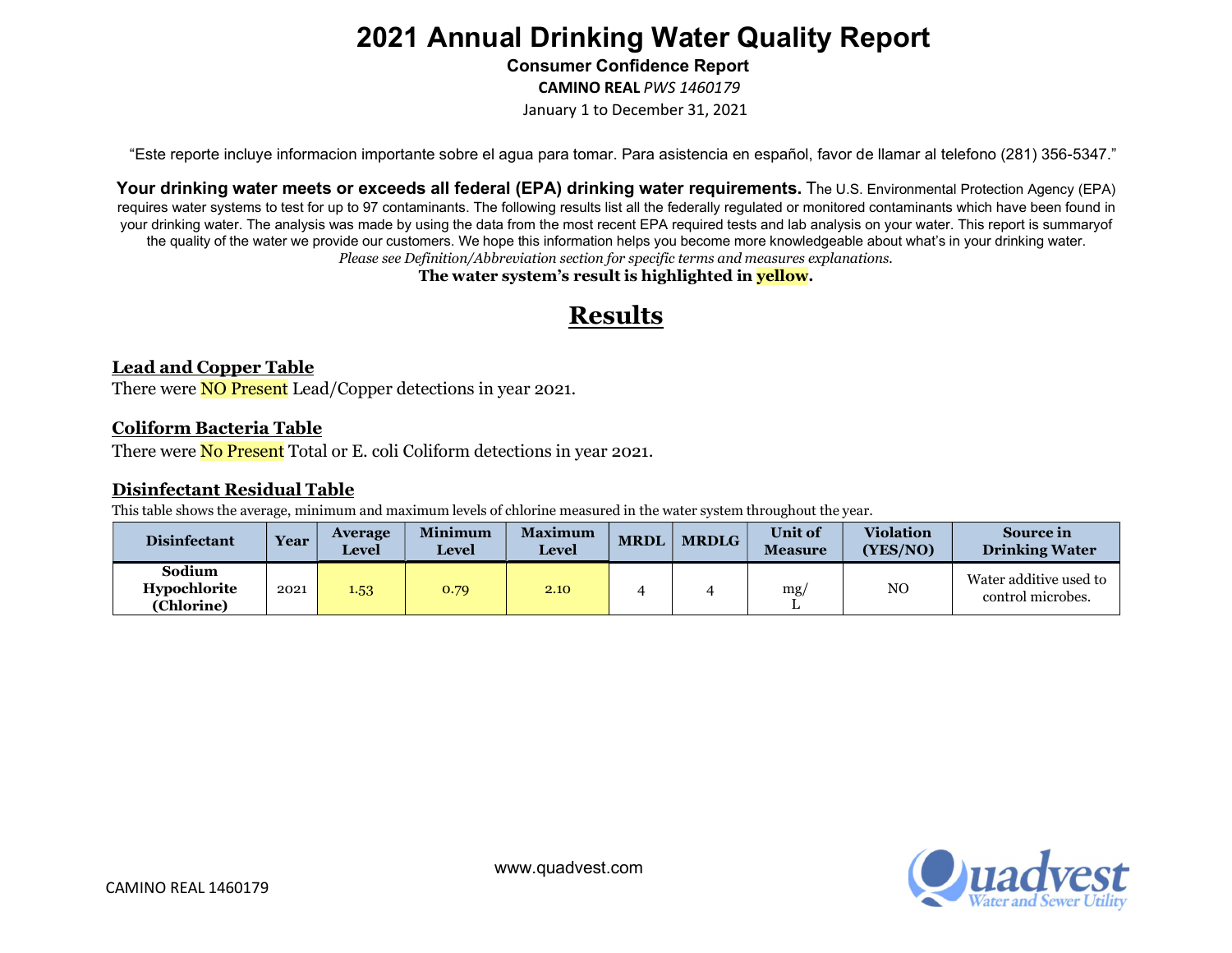Consumer Confidence Report

CAMINO REAL PWS 1460179

January 1 to December 31, 2021

## Regulated Contaminants

| Inorganic<br><b>Contaminants</b>          | <b>Collection</b><br>Date        | <b>Detected</b> | <b>Highest Level Range of Levels</b><br><b>Detected</b> | <b>MCLG</b>    | <b>MCL</b>   | Unit of<br><b>Measure</b>        | <b>Violation</b><br>(YES/NO) | <b>Likely Source of</b><br>Contamination                                                              |
|-------------------------------------------|----------------------------------|-----------------|---------------------------------------------------------|----------------|--------------|----------------------------------|------------------------------|-------------------------------------------------------------------------------------------------------|
| <b>Barium</b>                             | 12/04/2019                       | 0.22            | $0.22 - 0.22$                                           | $\overline{2}$ | $\mathbf{2}$ | ppm                              | N <sub>O</sub>               | Discharge of drilling wastes;<br>Discharge from metal<br>refineries; Erosion of natural<br>deposits.  |
| Nitrate [measured as<br>Nitrogen]         | 2021                             | 0.07            | $0.07 - 0.07$                                           | 10             | 10           | ppm                              | N <sub>O</sub>               | Runoff from fertilizer use;<br>Leaching from septic tanks,<br>sewage; Erosion of natural<br>deposits. |
| <b>Radioactive</b><br><b>Contaminants</b> | <b>Collection</b><br><b>Date</b> | <b>Detected</b> | <b>Highest Level Range of Levels</b><br><b>Detected</b> | <b>MCLG</b>    | <b>MCL</b>   | <b>Unit of</b><br><b>Measure</b> | <b>Violation</b><br>(YES/NO) | <b>Likely Source of</b><br>Contamination                                                              |
| <b>Beta/photon emitters</b>               | 12/04/2019                       | 4.2             | $4.2 - 4.2$                                             | $\mathbf{o}$   | 50           | pCi/L                            | NO.                          | Erosion of natural deposits.                                                                          |

Is MY Water Safe According to the Results?



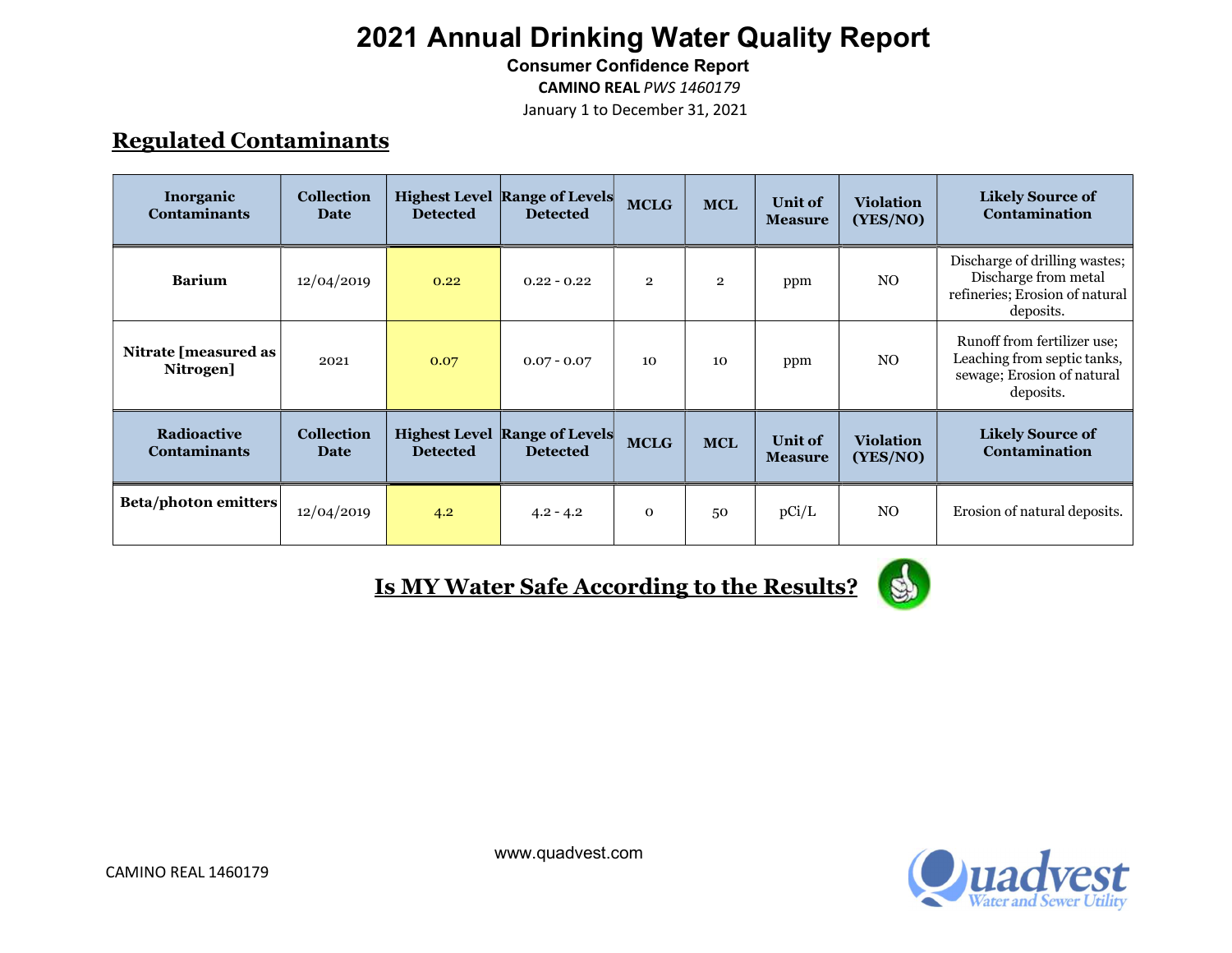#### Consumer Confidence Report

CAMINO REAL

PWS# 1460179

January 1 to December 31, 2021

### ABOUT US:

The water system is owned and operated by Quadvest, 40+ year-old company specializing in the operations and maintenance of water and sewer treatment and distribution systems. If you have any questions concerning water quality or the source of your water, please call our office at (281) 356-5347.

We do not hold regularly scheduled meetings.

|                                                                                                                                                                                                                                                        | we ao not nola regulariy scrieduled meetings.                                                                                                                                                                                                                      |
|--------------------------------------------------------------------------------------------------------------------------------------------------------------------------------------------------------------------------------------------------------|--------------------------------------------------------------------------------------------------------------------------------------------------------------------------------------------------------------------------------------------------------------------|
| <b>HEALTH NOTE</b>                                                                                                                                                                                                                                     | <b>DEFINITIONS/ ABBREVIATIONS</b>                                                                                                                                                                                                                                  |
| Special Notice for the ELDERLY, INFANTS, CANCER<br>PATIENTS, people with HIV/AIDS or other immune                                                                                                                                                      | Action Level: The concentration of contaminants which, if exceeded, triggers<br>treatment or other requirements which a water system must follow.                                                                                                                  |
| problems:<br>You may be more vulnerable than the general population to                                                                                                                                                                                 | Action Level Goal (ALG): The level of a contaminant in drinking water below<br>which there is now known or expected risk to health. ALGs allow for a margin of<br>safety.                                                                                          |
| certain microbial contaminants, such as Cryptosporidium, in<br>drinking water. Infants, some elderly, or immunocompromised<br>persons such as those undergoing chemotherapy for cancer;                                                                | Avg: Regulatory compliance with some MCLs is based on running annual average<br>of monthly samples.                                                                                                                                                                |
| persons who have undergone organ transplants; those who<br>are undergoing treatment with steroids; and people with<br>HIV/AIDS or other immune system disorders, can be                                                                                | Maximum Contaminant Level or MCL: The highest level of a contaminant that is<br>allowed in drinking water. MCLs are set as close to the MCLGs as feasible using<br>the best available treatment technology.                                                        |
| particularly at risk from infections. You should seek advice<br>about drinking water from your physician or health care<br>providers. Additional guidelines on appropriate means to<br>lessen the risk of infection by Cryptosporidium are available   | <b>Maximum Contaminant Level Goal or MCLG:</b> The level of a contaminant in<br>drinking water below which there is no known or expected risk to health. MCLGs<br>allow for a margin of safety.                                                                    |
| from the Safe Drinking Water Hotline (800) 426-4791.<br>In order to ensure that tap water is safe to drink, EPA                                                                                                                                        | Maximum residual disinfectant level or MRDL: The highest level of a<br>disinfectant allowed in drinking water. There is convincing evidence that addition of<br>a disinfectant is necessary for control of microbial contaminants.                                 |
| prescribes regulations which limit the amount of certain<br>contaminants in water provided by public water systems. FDA<br>regulations establish limits for contaminants in bottled water<br>which must provide the same protection for public health. | Maximum residual disinfectant level goal or MRDLG: The level of a drinking<br>water disinfectant below which there is no known or expected risk to health.<br>MRDLGs do not reflect the benefits of the use of disinfectants to control microbial<br>contaminants. |
| Contaminants may be found in drinking water that may cause                                                                                                                                                                                             | Level 1 Assessment: A study to identify potential problems and determine (if<br>possible) why total coliform bacteria have been found in the water system.                                                                                                         |
| taste, color, or odor problems. These types of problems are<br>not necessarily causes for health concerns. For more<br>information on taste, odor, or color of drinking water, please                                                                  | Level 2 Assessment: A detailed study to identify potential problems and<br>determine (if possible) why an E.coli MCL violation has occurred and/or why total<br>coliform bacteria have been found in the water system on multiple occasions.                       |
| contact the system's business office.<br>If present, elevated levels of lead can cause serious health                                                                                                                                                  | <b>MFL:</b> million fibers per liter (a measure of asbestos)                                                                                                                                                                                                       |
| problems, especially for pregnant women and young children.                                                                                                                                                                                            | na: not applicable.                                                                                                                                                                                                                                                |
| Lead in drinking water is primarily from materials and<br>components associated with service lines and home plumbing.                                                                                                                                  | mrem: millirems per year (a measure of radiation absorbed by the body)                                                                                                                                                                                             |
| We are responsible for providing high quality drinking water,                                                                                                                                                                                          | NTU: nephelometric turbidity units (a measure of turbidity)                                                                                                                                                                                                        |
| but we cannot control the variety of materials used in plumbing<br>components. When your water has been sitting for several                                                                                                                            | pCi/L: picocuries per liter (a measure of radioactivity)                                                                                                                                                                                                           |
| hours, you can minimize the potential for lead exposure by<br>flushing your tap for 30 seconds to 2 minutes before using                                                                                                                               | <b>ppb:</b> micrograms per liter or parts per billion - or one ounce in 7,350,000 gallons of<br>water.                                                                                                                                                             |
| water for drinking or cooking. If you are concerned about lead<br>in your water, you may wish to have your water tested.                                                                                                                               | ppm: milligrams per liter or parts per million - or one ounce in 7,350 gallons of<br>water.                                                                                                                                                                        |
| Information on lead in drinking water, testing methods, and                                                                                                                                                                                            | ppq: parts per quadrillion, or picograms per liter (pg/L)                                                                                                                                                                                                          |
| steps you can take to minimize exposure is available from the<br>Safe Drinking Water Hotline or at                                                                                                                                                     | ppt: parts per trillion, or nanograms per liter (ng/L)                                                                                                                                                                                                             |
| http://www.epa.gov/safewater/lead                                                                                                                                                                                                                      | Treatment Technique/TT-a specific treatment method required by the EPA to<br>control the level of contaminant in drinking water.                                                                                                                                   |

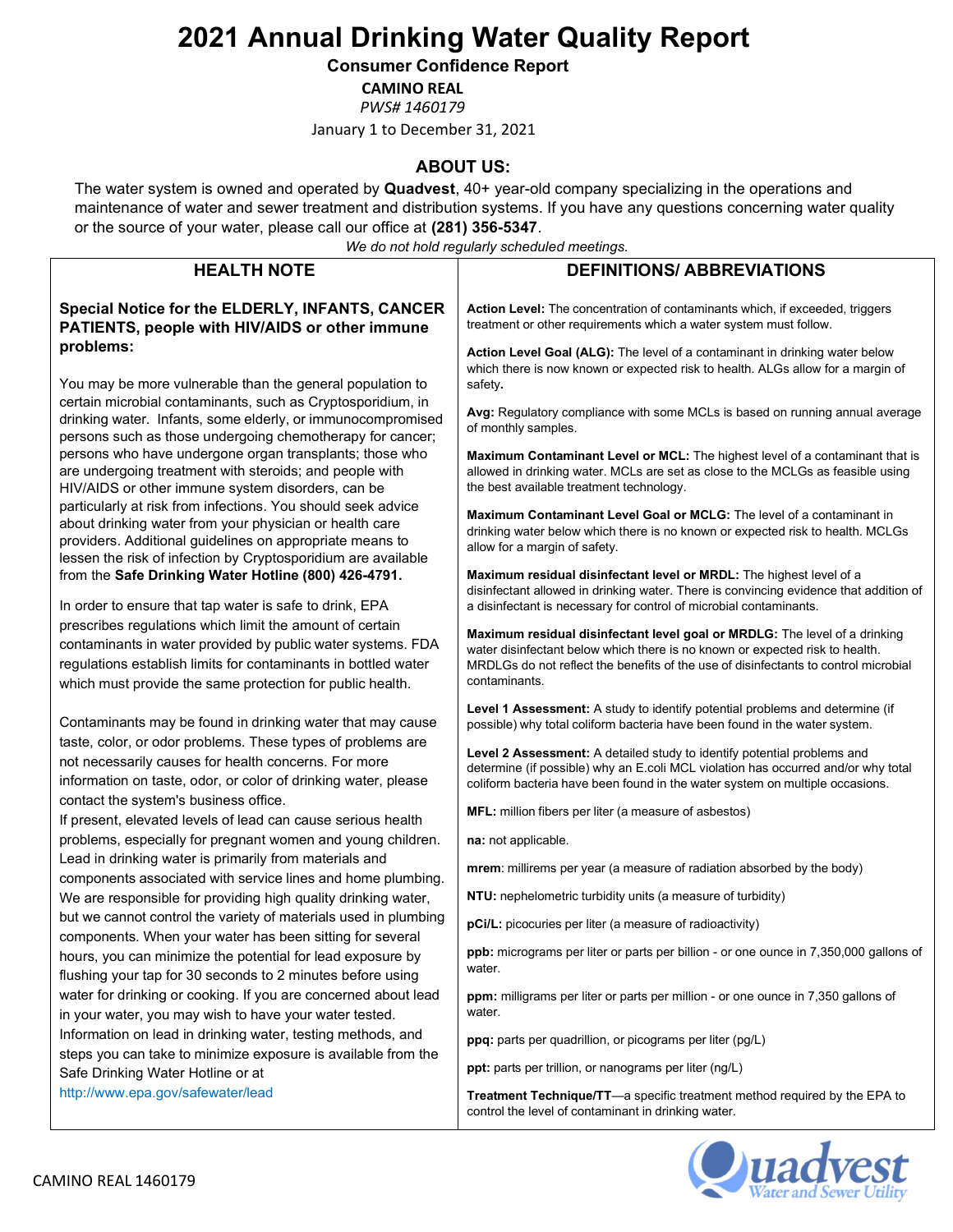Consumer Confidence Report

CAMINO REAL

PWS# 1460179

January 1 to December 31, 2021

### Secondary Constituents

Many constituents (such as calcium, sodium or iron) which are often found in drinking water can cause taste, color, and odor problems. The taste and odor constituents are called secondary constituents and are regulated by the State of Texas, not the EPA. These constituents are not causes for health concern. Therefore, secondaries are not required to be reported in this document but they greatly affect appearance and taste of your water.

### Source of Drinking Water

The sources of drinking water (both tap water and bottled water) include rivers, lakes, streams, ponds, reservoirs, springs, and wells. As water travels over the surface of the land or through the ground, it dissolves naturally-occurring minerals and, in some cases, radioactive material, and can pick up substances resulting from the presence of animals or from human activity.

Drinking water, including bottled water, may reasonably be expected to contain at least small amounts of some contaminants. The presence of contaminants does not necessarily indicate that water poses a health risk. More information about contaminants and potential health effects can be obtained by calling the EPAs Safe Drinking Water Hotline at (800) 426-4791.

### ALL Drinking water may contain contaminants.

Contaminants that may be present in source water include: -Microbial contaminants, such as viruses and bacteria, which may come from sewage treatment plants, septic systems, agricultural livestock operations, and wildlife.

- Inorganic contaminants, such as salts and metals, which can be naturally-occurring or result from urban storm water runoff, industrial or domestic wastewater discharges, oil and gas production, mining, or farming.

-Pesticides and herbicides, which may come from a variety of sources such as agriculture, urban storm water runoff, and residential uses.

- Organic chemical contaminants, including synthetic and volatile organic chemicals, which are by-products of industrial processes and petroleum production, and can also come from gas stations, urban storm water runoff, and septic systems.

- Radioactive contaminants, which can be naturally-occurring or be the result of oil and gas production and mining activities.

### Information about of Source Water Assessments

A Source Water Susceptibility Assessment for your drinking water source(s) is currently being updated by the Texas Commission on Environmental Quality. This information describes the susceptibility and types of constituents that may come into contact with your drinking water source based on human activities and natural conditions. The information contained in the assessment allows us to focus source water protection strategies.

#### The SWSA susceptibility ratings are divided into three divisions: "High," "Medium," and "Low."

"High" susceptibility means there are activities near the source water and the natural conditions of the aquifer or watershed make it very likely that chemical constituents may come into contact with the source water. It does not mean that there are any health risks present.

"Medium" susceptibility means there are activities near the source water and the natural conditions of the aquifer or watershed make it somewhat likely that chemical constituents may come into contact with the source water. It does not mean that there are any health risks present.

"Low" susceptibility means there are activities near the source water and the natural conditions of the aquifer or watershed make it unlikely that chemical constituents may come into contact with the source water. It does not mean that there are any health risks present.

For more information about your sources of water, please refer to the Source Water Assessment Viewer available at the following URL:

http://www.tceq.texas.gov/gis/swaview

Further details about sources and source-water assessments are available in Drinking Water Watch at the following URL: http://dww2.tceq.texas.gov/DWW/

CAMINO REAL provides ground water from the Evangeline aquifer located in Liberty County.